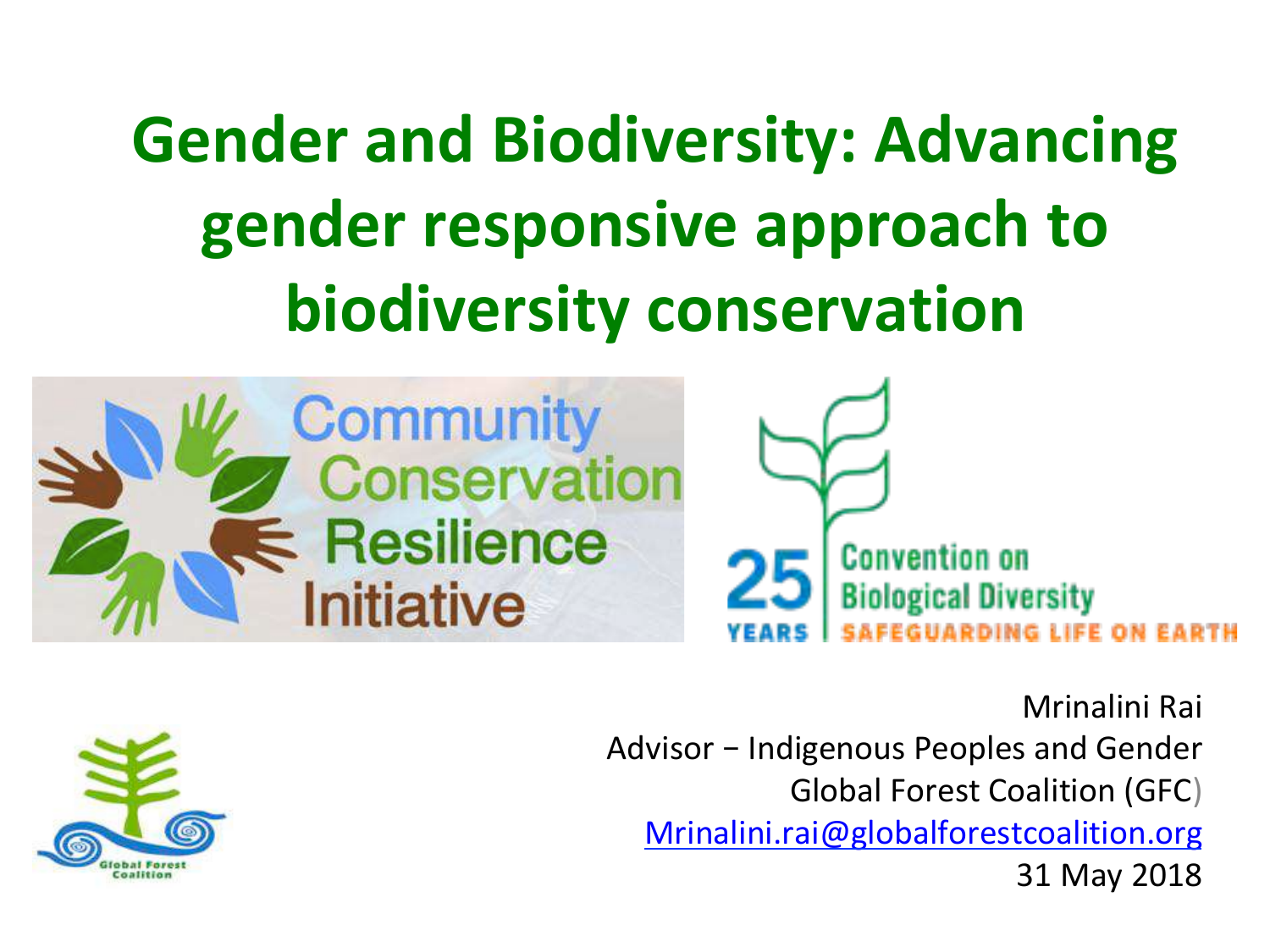# **Gender Matters**

- Gender Perspective on Biodiversity (Factsheet)
- COP13 documents on gender mainstreaming
- SBI2, key agenda items on gender mainstreaming (July 2018)
- Findings & Reflections from Community Conservation Resilience Initiative (CCRI)
- Recommendations
- Post-2020 biodiversity framework **women on the frontlines of change**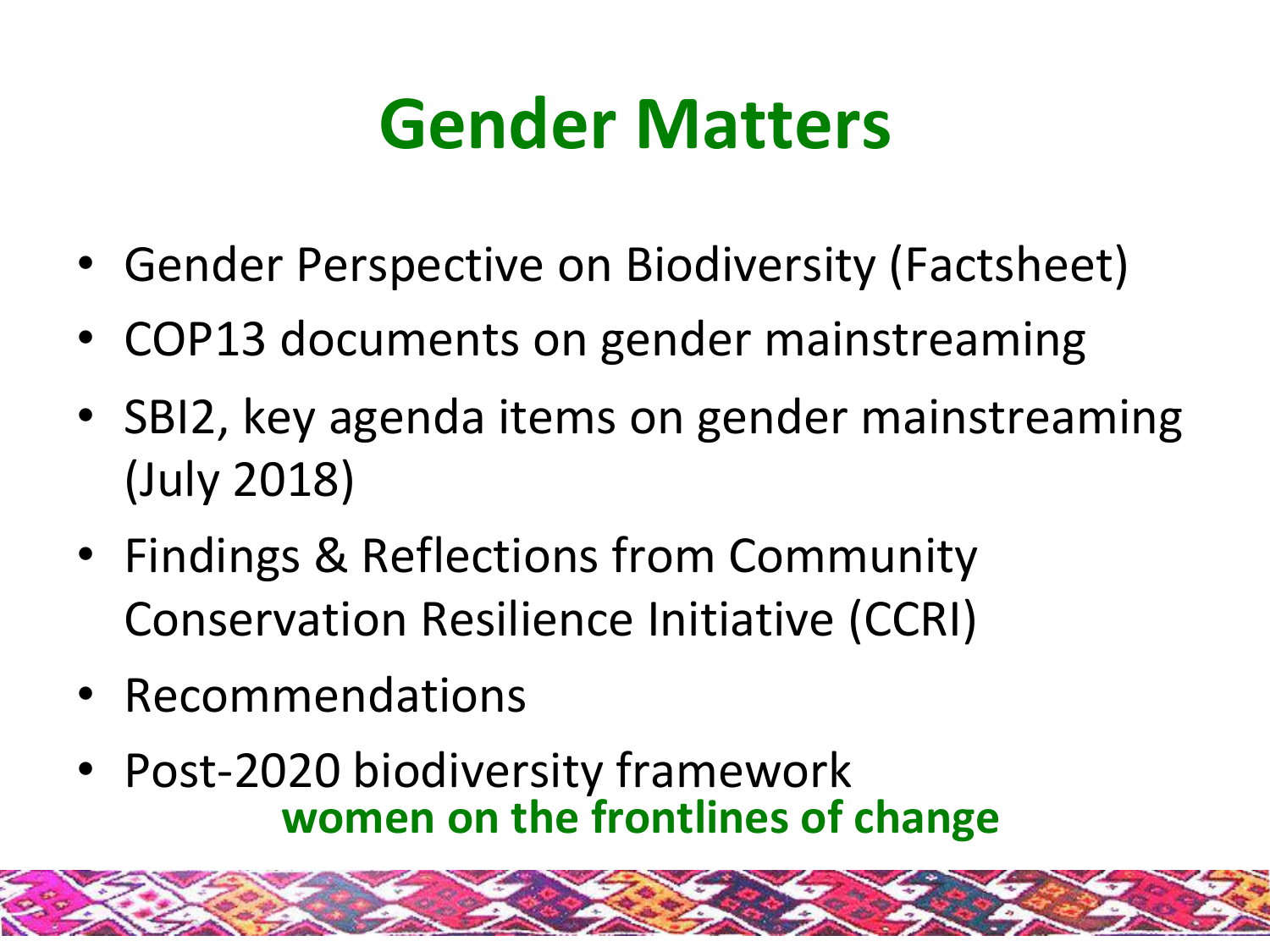

Gender Perspective on Biodiversity Facthsheet. https://www.cbd.int/gender/doc/fs-gender-perspectivesen.pdf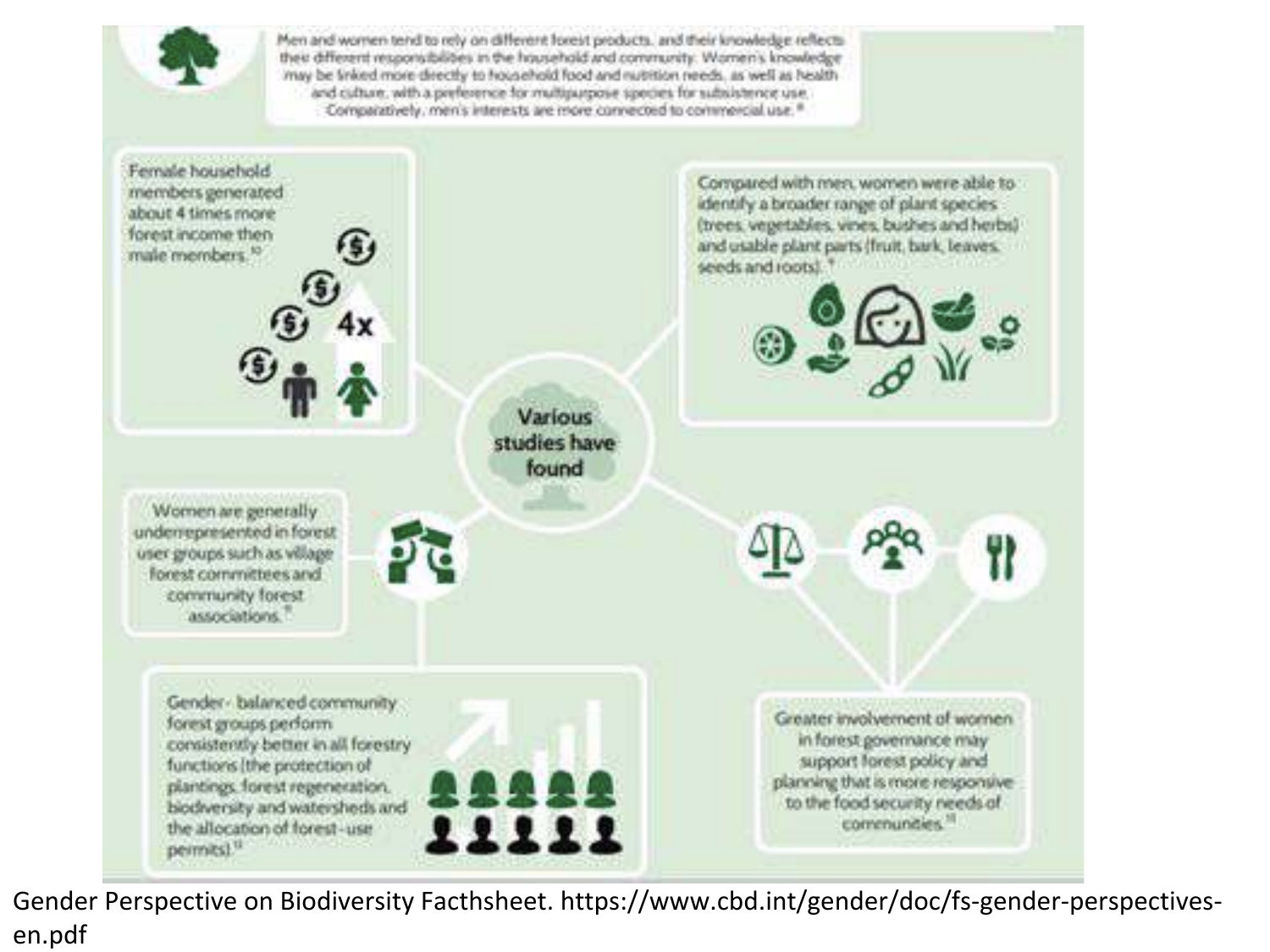

#### **COP13 DOCUMENTS ON GENDER MAINSTREAMING**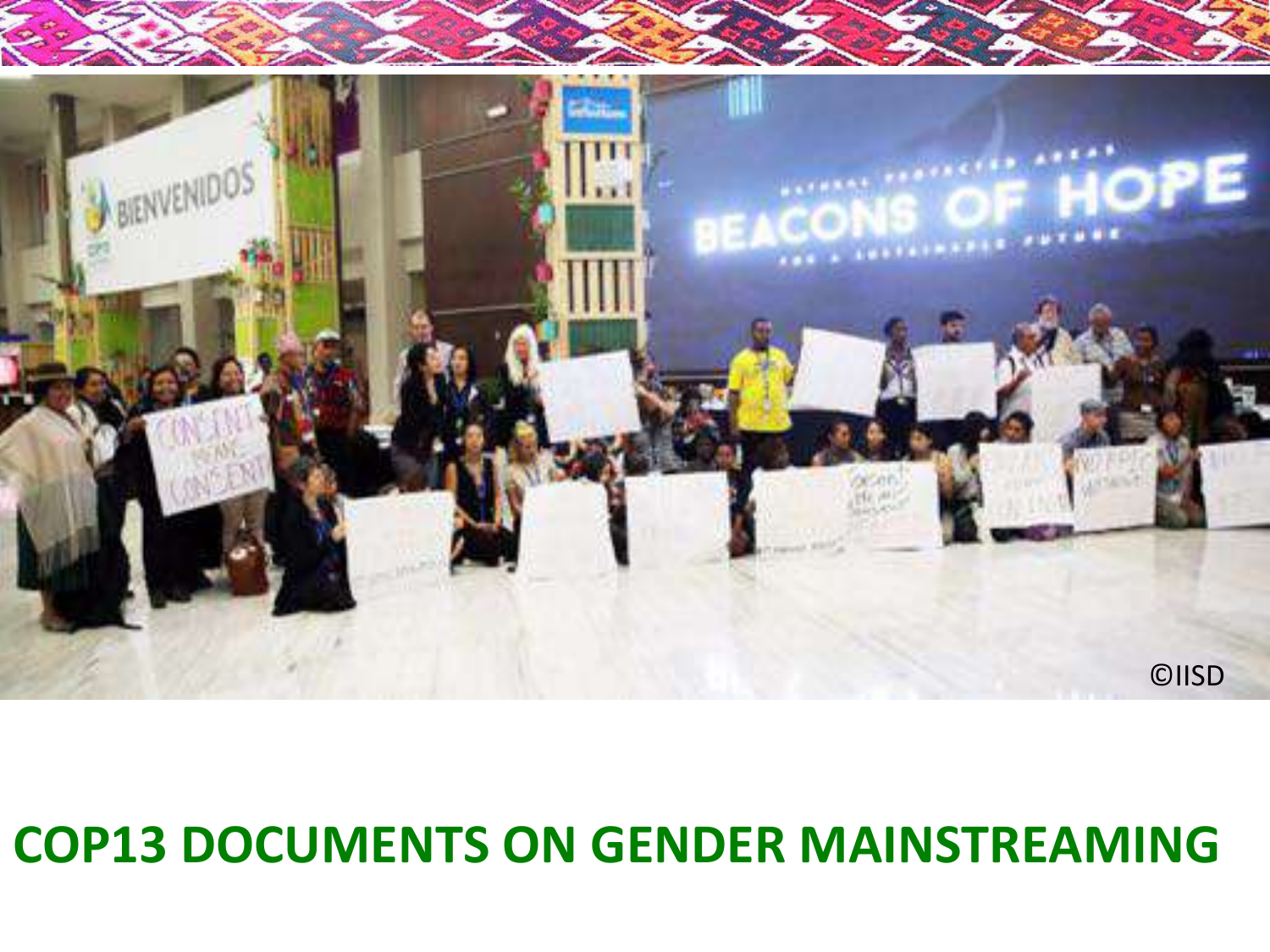Decision XIII/1: Progress in the implementation of the Convention and the Strategic Plan for Biodiversity 2011-2020 and Aichi Biodiversity Targets

13. Further encourages Parties to systematically mainstream gender considerations in their national biodiversity strategies and action plans, and in associated implementation and reporting mechanisms in line with the 2015–2020 Gender Plan of Action under the Convention on Biological Diversity; Decision XII/7.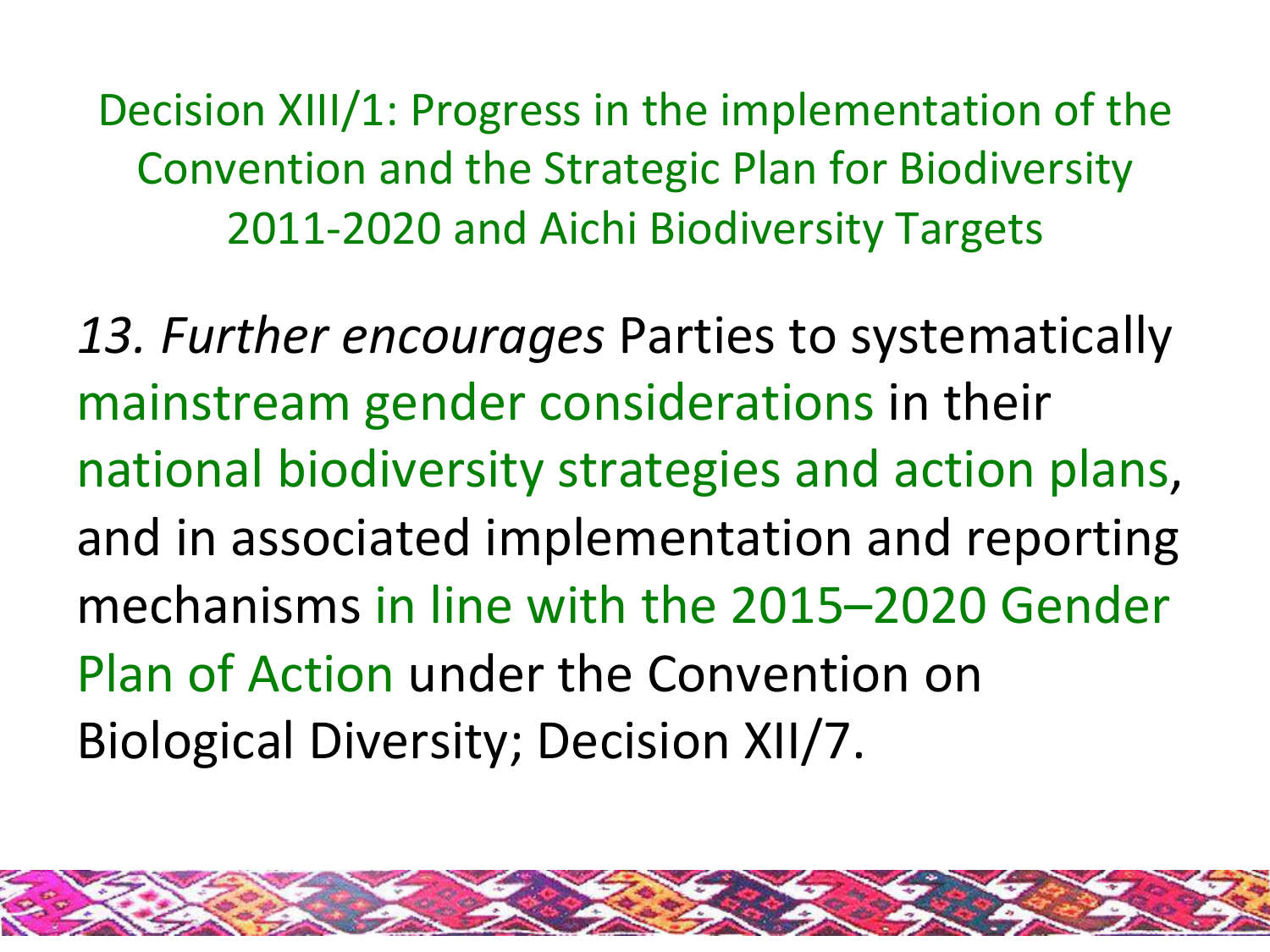Decision XIII/3: Strategic actions to enhance implement of Strategic Plan and Aichi Targets

101. **Recognizes the vital role of women in mainstreaming biodiversity in agriculture, forestry and fisheries, and tourism and other sectors** as well as the need to take fully into account the role, rights, needs and aspirations of women in all biodiversity mainstreaming policies and actions;

102. **Also recognizes Sustainable Development Goal 5, requests** the Executive Secretary, subject to the availability of resources, to continue the work with respect to gender mainstreaming to support the implementation of the 2015-2020 Gender Plan of Action, taking into account the vision and perspective of indigenous women, including through support to Parties in integrating gender considerations into their revised national biodiversity strategies and actions plans, as well as in integrating biodiversity in national gender policies and actions plans;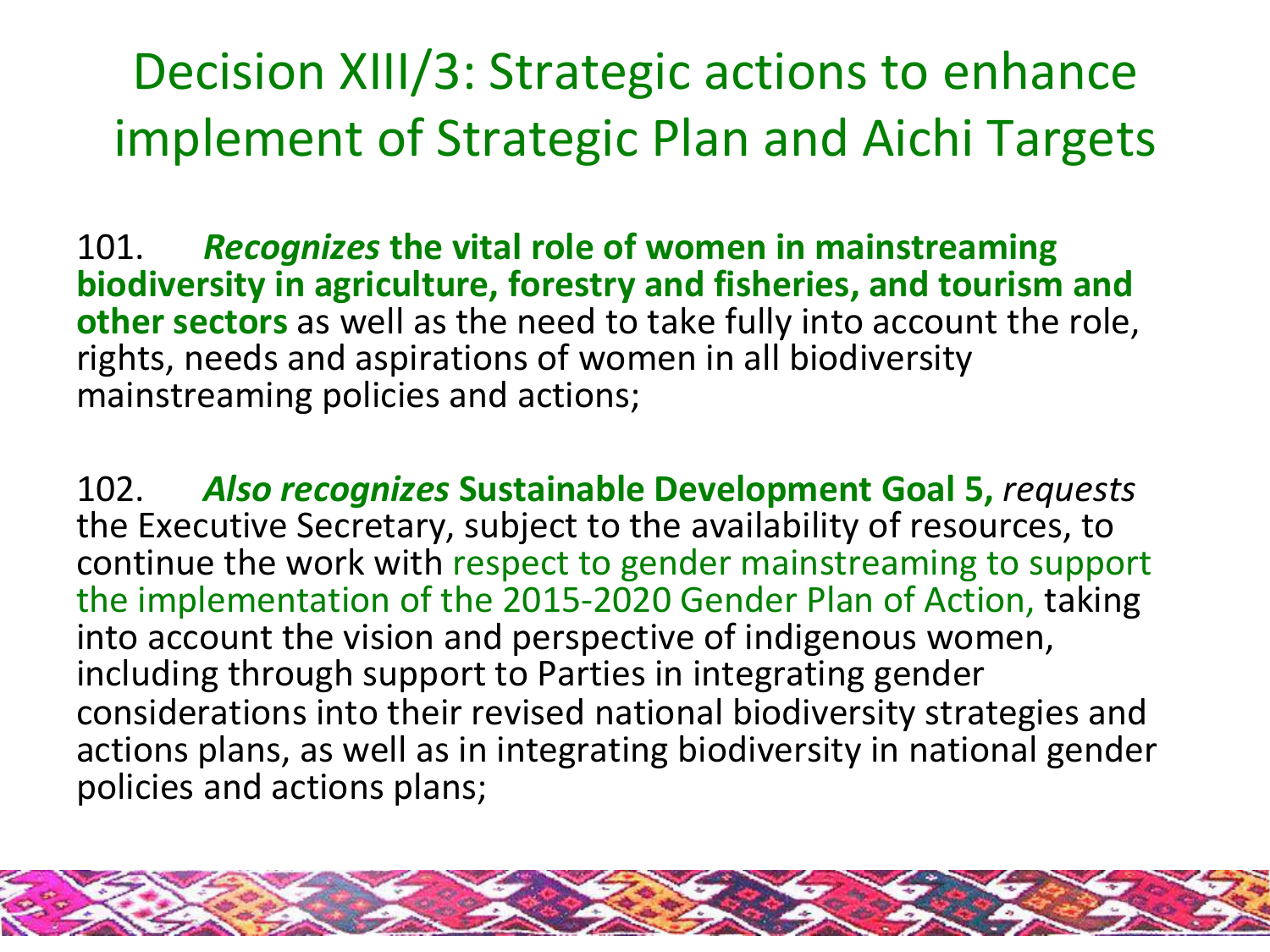#### **CBD Decision V/16**

*CBD decisions:* The Conference of the Parties, in its decision V/16 Article 8(j) and related provisions, adopted the Programme of Work on the Implementation of Article 8(j) and Related Provisions, which requests**, in Task 4,** that Parties develop, as appropriate, mechanisms for promoting the full and effective participation of indigenous and local communities **with specific provisions for the full, active and effective participation of women in all elements of the programme of work……**and preserve women's knowledge of biological diversity.



CBD COP 12/ Decision X11/7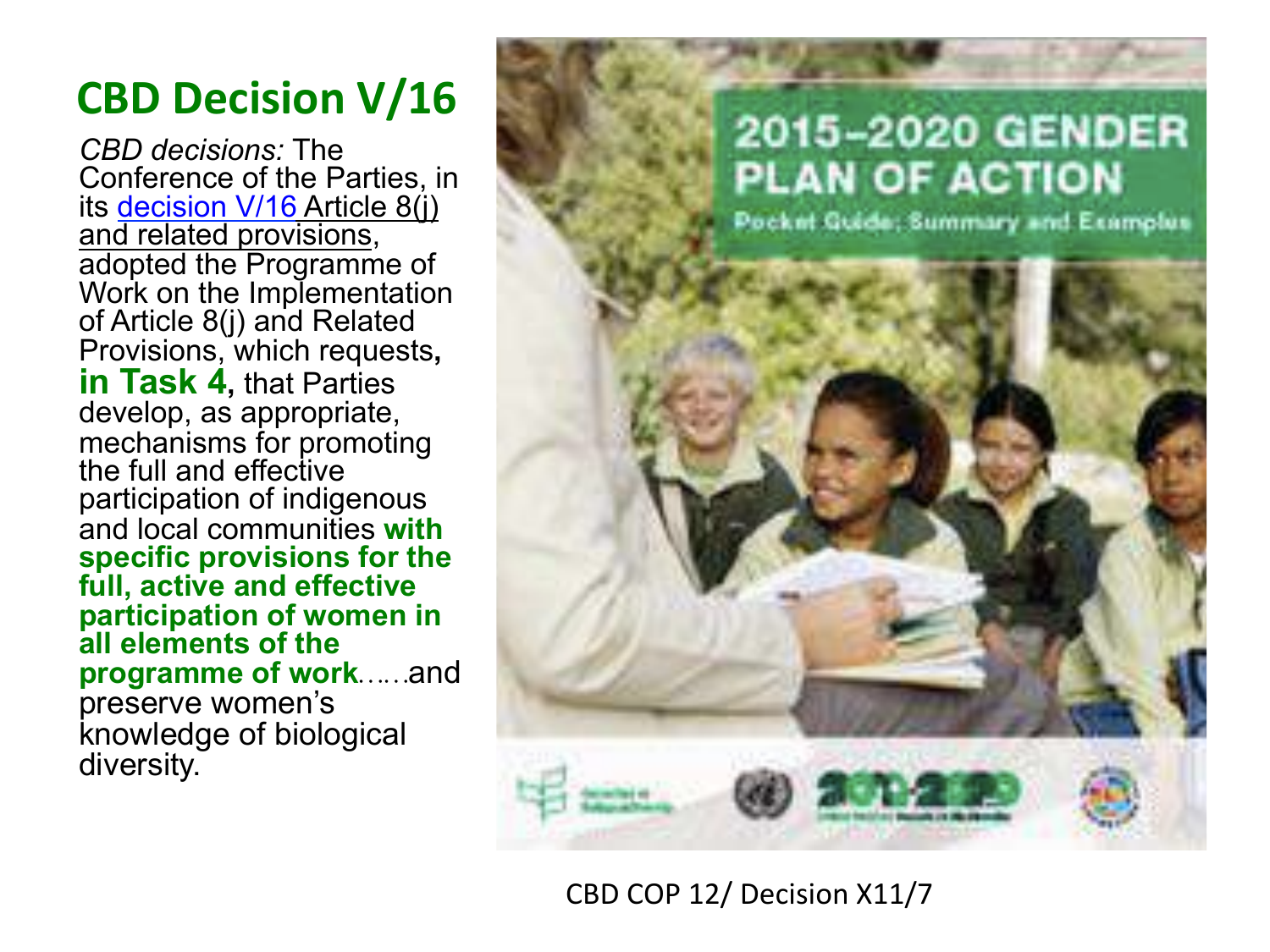

### **SBI2 KEY AGENDA ITEMS FOR GENDER MAINSTREAMING**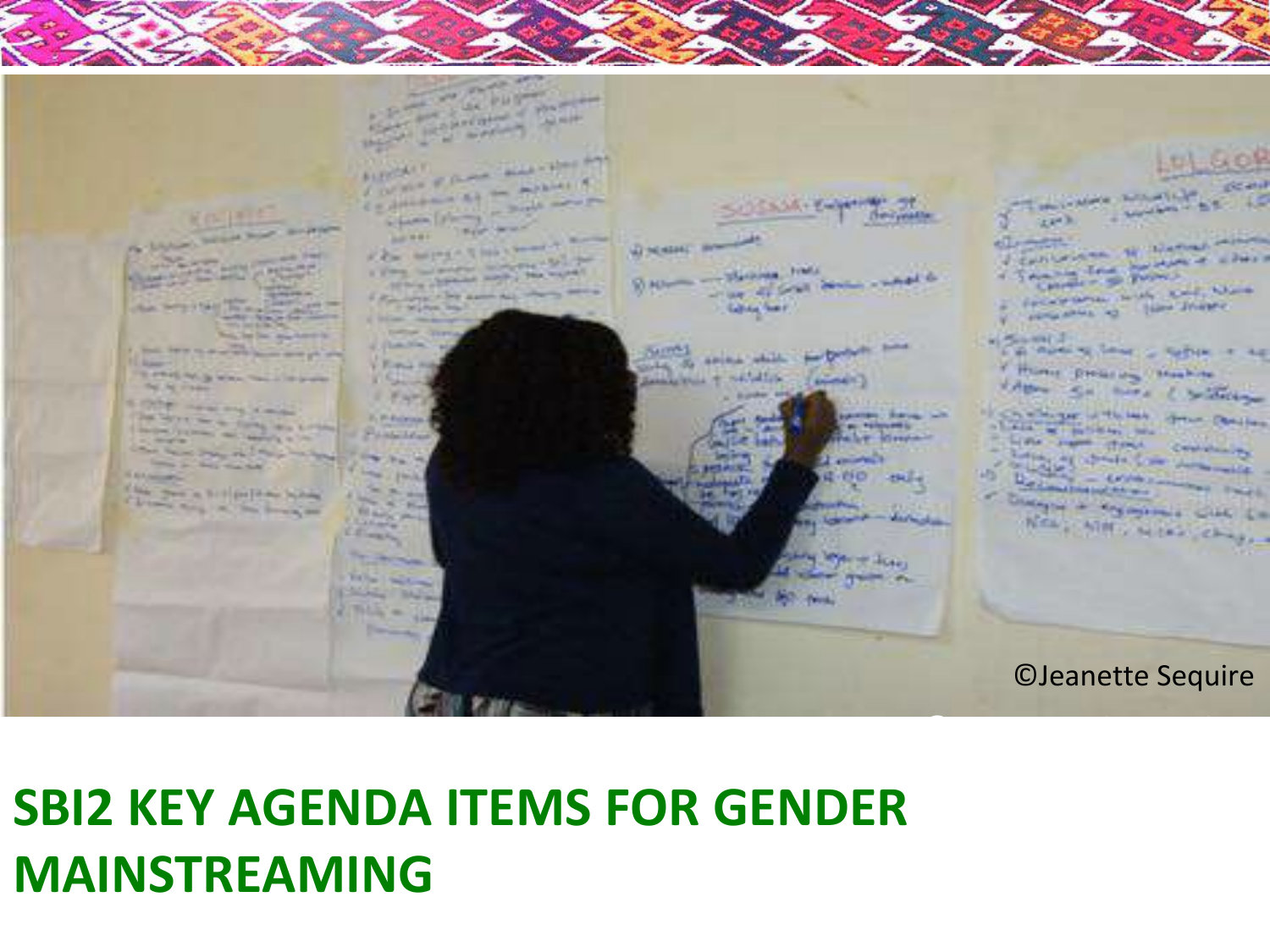### **Key Agenda Items on Gender: SBI-2 (9-13 July 2018)**

- Item 3: Progress in the implementation of Convention and Strategic Plan for Biodiversity 2011-2020
- **CBD/SBI/2/2Add.3-** Progress in the implementation of the 2015-2020 Gender Plan of Action
- **Item 13**: National reporting and assessment and review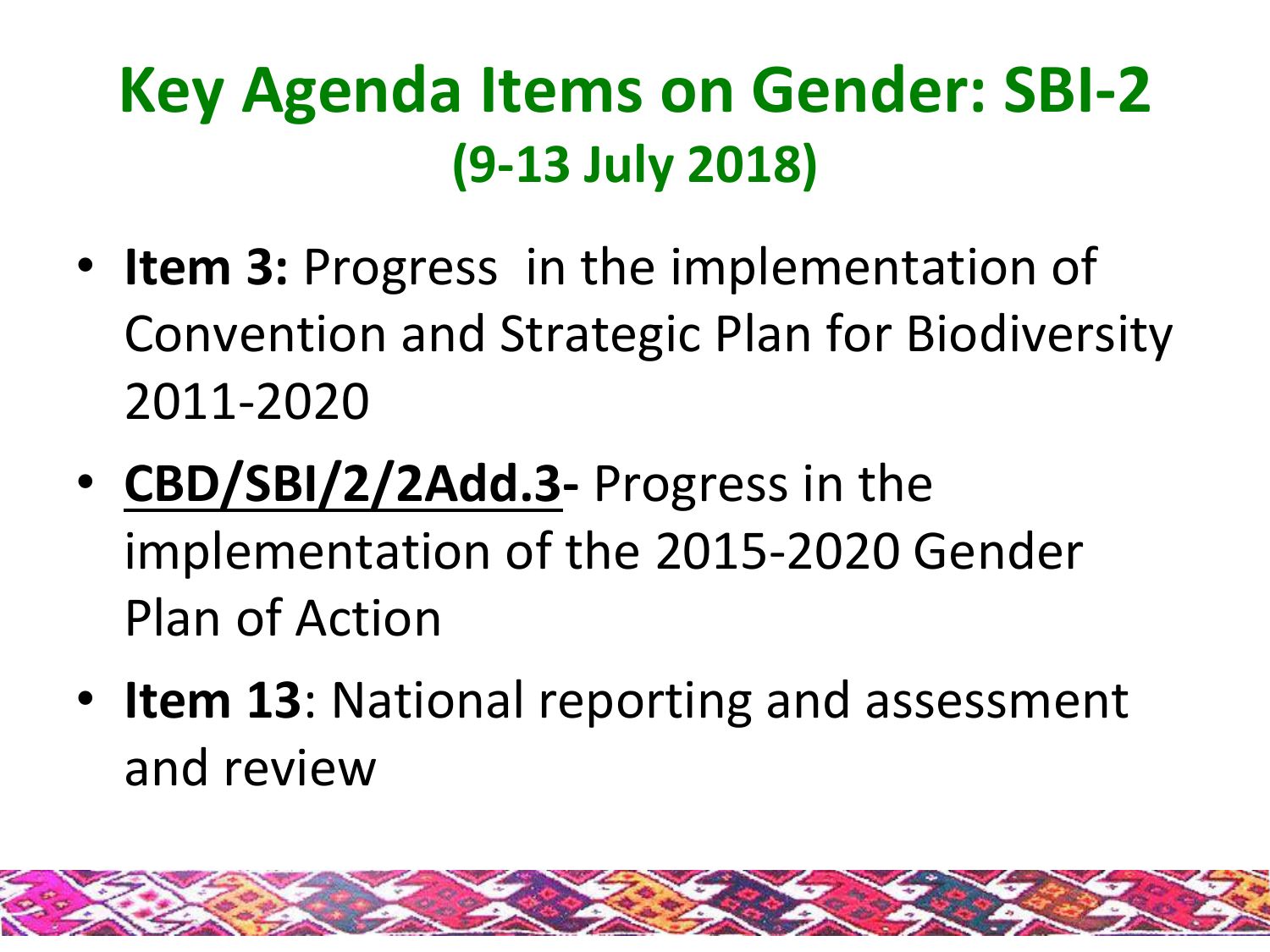Analysis undertaken by IUCN's EGI of all National Biodiversity Strategies and Action Plans (NBSAPs) available through the Convention's search portal received by the CBD from 1993 to May 2016 





17% 27% 37% 4%

- Authorable
- 
- 
- ents of Charige

Review of revised NBSAPs received following CBD 10 (Nov. 2010) through mid-February 2018 (post-Nagoya NBSAPs), found that the result of the review were similar to those of the review previously undertaken by IUCN EGI.

- Primarily awareness raising and secondly on increasing women's participation in biodiversity conservation.
- (**CBD/SBI/2/2Add.3)**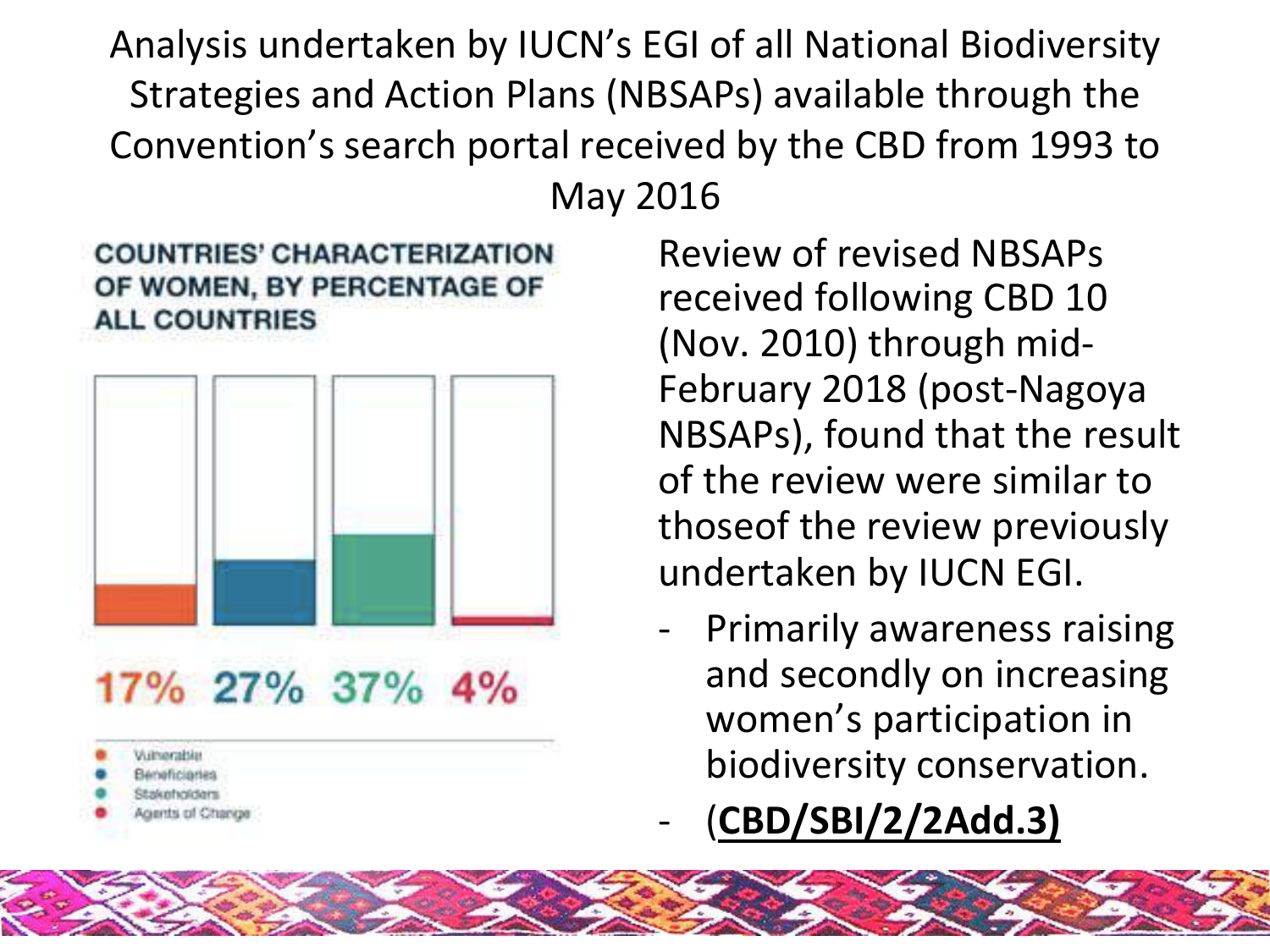# Challenge

- Participation in national reporting processes:
	- *Sixth national reports are due in December 2018*
	- $-$  *National report template (Decision XIII/27):* section on contribution of IPLCs is optional and no *section specific on the contributions of women*
	- $-$  *Important to engage with this process at (sub-)national level – reports will feed into GBO and post-2020*

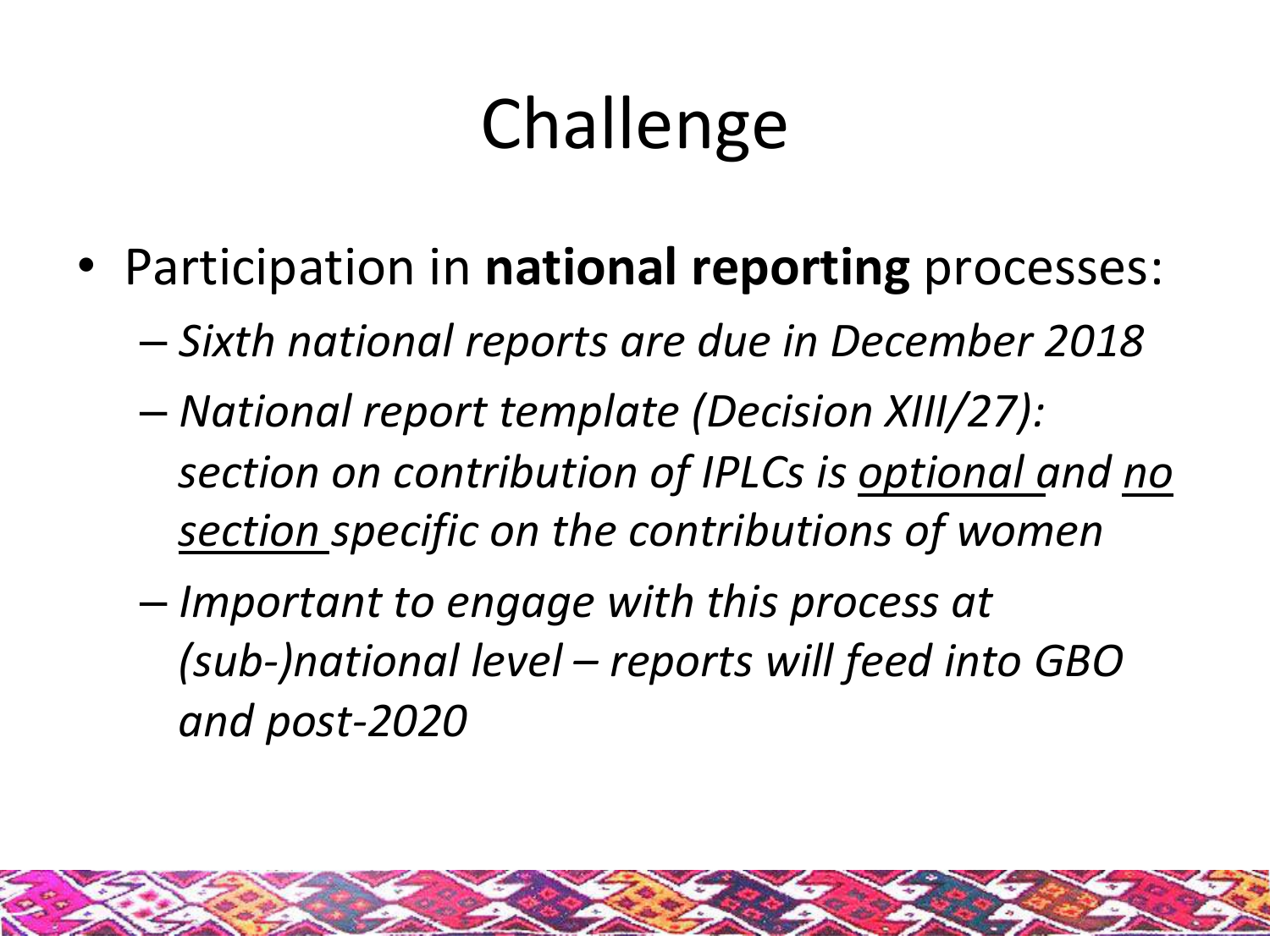### CCRI partners in 22 countries working with 68 communities



http://globalforestcoalition.org/campaigns/supporting-community-conservation/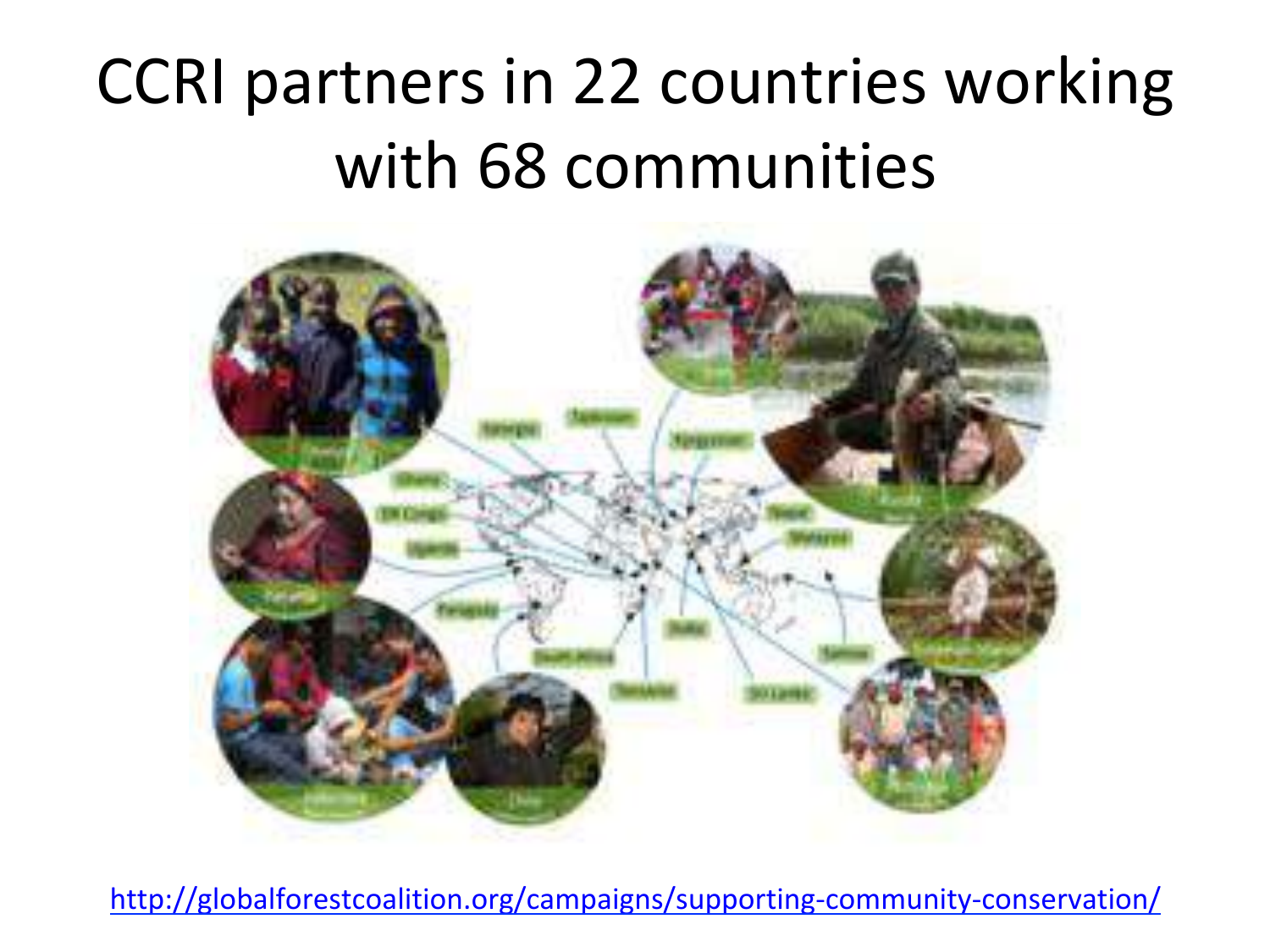### **Nepal**

#### **More than 15,000 Community Forestry User Groups (CFUGs)**



Community Forestry Program Development Guideline 2015 (3rd amendment) provides for equal representation of women in each executive committee of Community Forestry Users Group (CFUGs)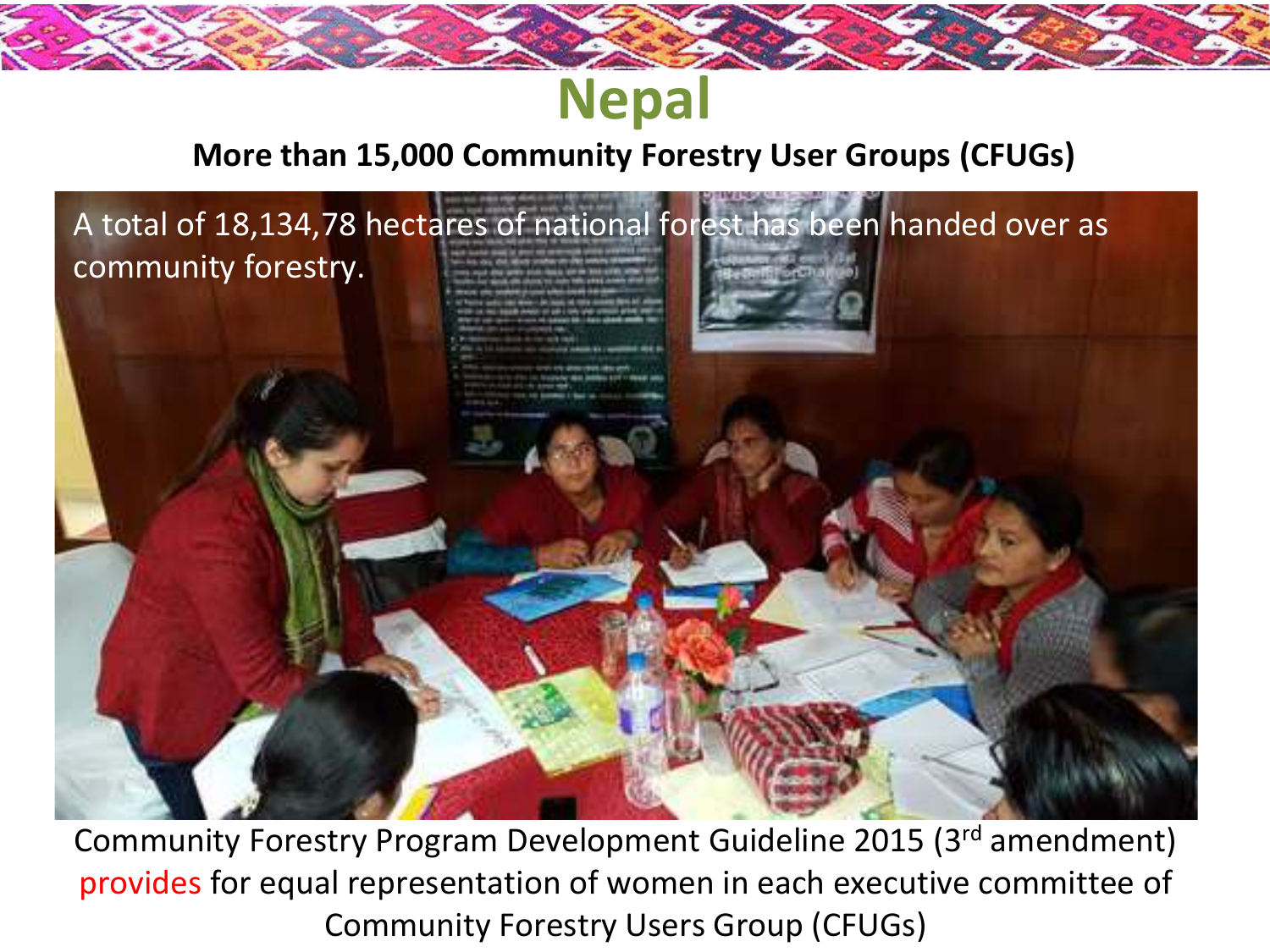Women from the Gunduribadi tribal village in the eastern Indian state of Odisha patrol their forests to prevent illegal logging. Around 27 households are working with fellow residents to map the boundaries of this 200-hectare forest that the community claims as their customary land.

At the forefront of the movement are women from tribal communities in states like Odisha who are determined to make full use of a 2012 amendment to India's Forest Rights Act (FRA); a provision of the amended FRA gave forest dwellers and tribal communities the right to own, manage and sell non-timber forest products (NTFP), which some 100 million landless people in India depend on for income, medicine and housing. Some 850 villages in the Nayagarh district of Odisha state are collectively managing 100,000 hectares of forest land, with the result that over half of the district's land mass now has forest cover, more than double India's national average of 21 percent. 

### **India**



Women from the Gunduribadi tribal village in the eastern Indian state of Odisha patrol their forests with sticks to prevent illegal logging. Credit: Manipadma Jena/IPS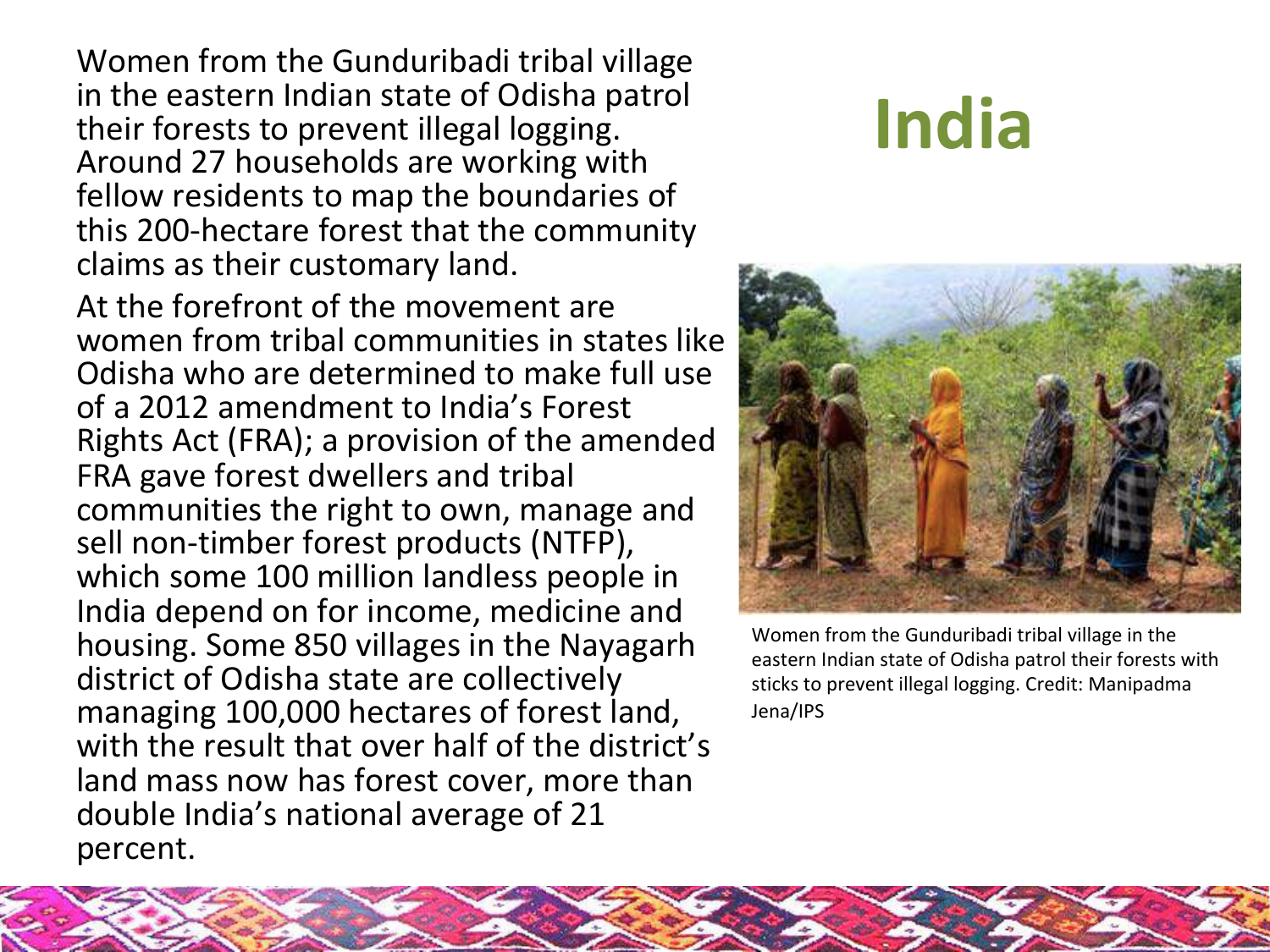#### **Malaysia (Sahab)**

**Tombonuo community, Sungai Eloi Pitas**

•Documentation of **Momokan** and community protocol on mangrove management 

•Community also engaging with other community and NGOs for support and fact finding mission

•The community is promoting the environmental, social and cultural importance of the mangroves and their management and protection, and is appealing to the state government and related agencies to stop the clearing of the mangroves.

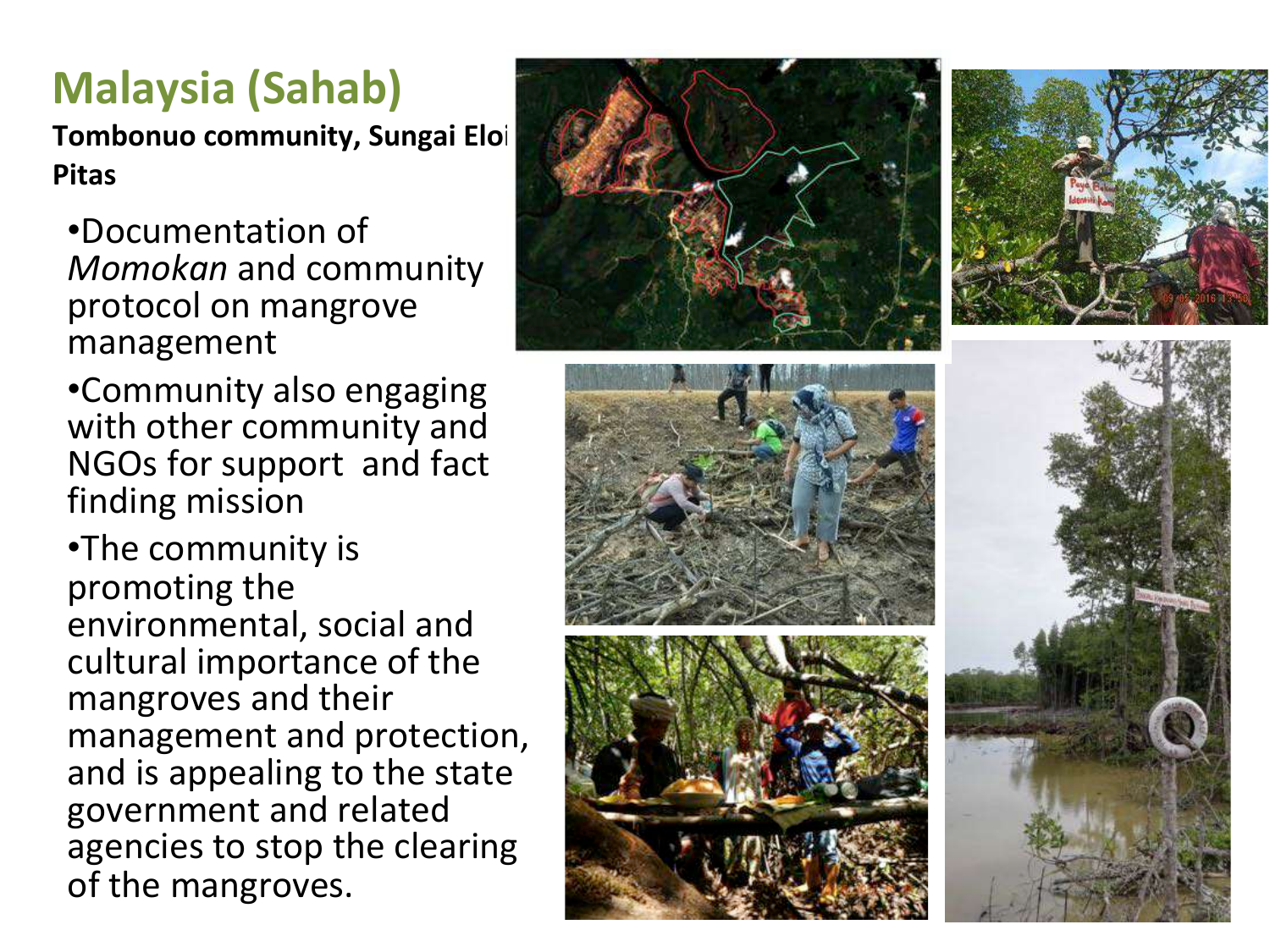# **Malaysia (Sabah)**

"For us in Sungai Eloi, there are many challenges because the area that we have been taking care of for nine generations, is being taken over by the government for a non-sustainable development--- the largest shrimp pond in Malaysia. This affects the livelihood source for us, the Indigenous people of the area. We should be given the chance to defend our rights. We are not antidevelopment, but we want a balanced development. We do not want to lose our rights as the Indigenous people, who are defending our community conservation areas, due to development." Mastupang Somol, 53 years old.

**Native Customary Rights Defender** from Kampung Sungai Eloi in Pitas, Sabah, Malaysia

A Sungai Tombonuo woman gathering shells in the mangrove forest in Kampung Sungai Eloi in northern Sabah. Pacos Trust

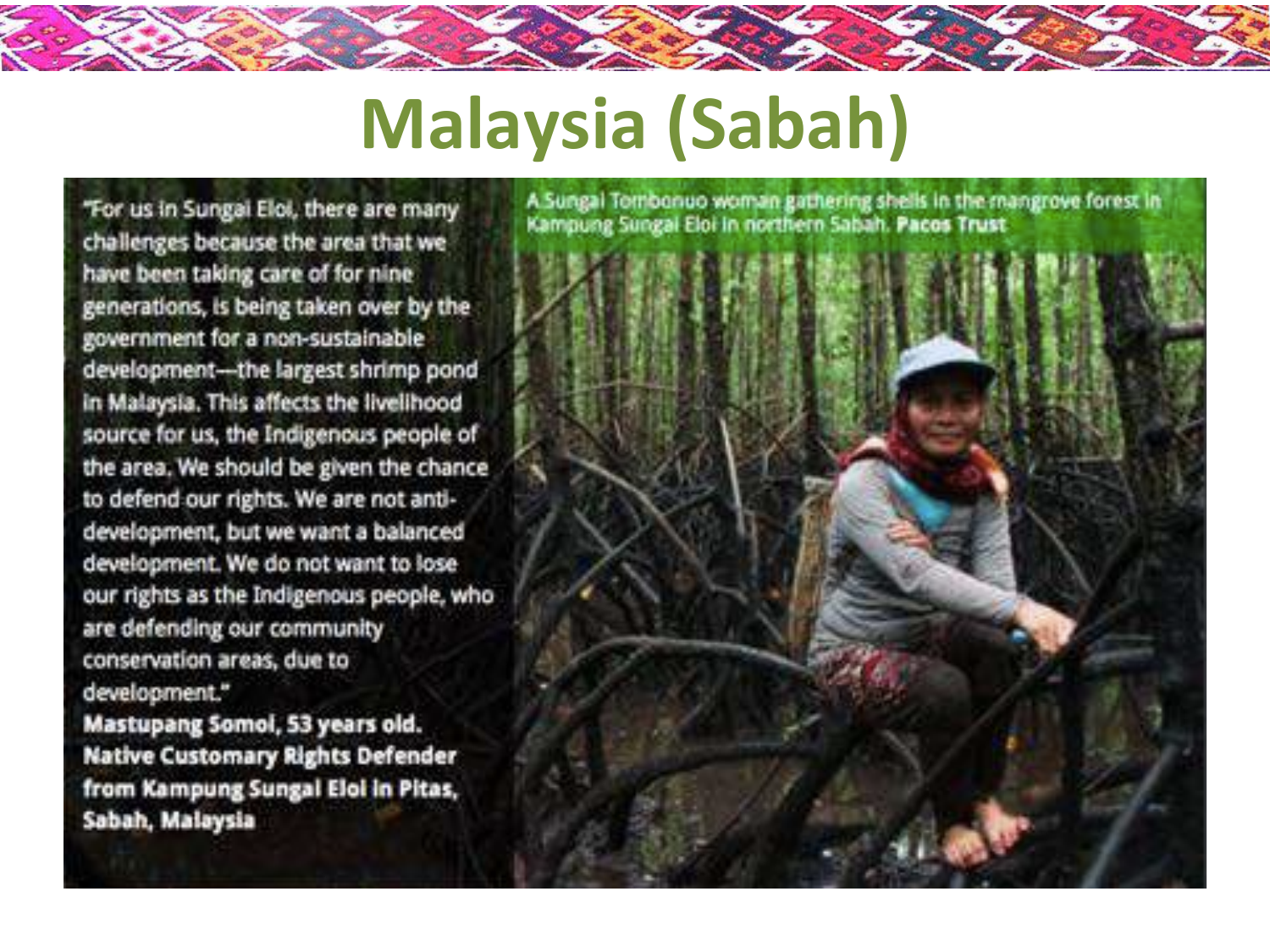

- **Protecting traditional community conservation practices** and promoting ecosystem/habitat regeneration is a priority
- Respecting and implementing Indigenous Peoples', local communities' and women's **human rights** and the rights to govern their land and resources is fundamental to their capacity to continue conserving biodiversity
- Involving women is essential to protecting and recovering traditional knowledge, practices, capacities and resilience
- **Supporting productive strategies that promote traditional** community livelihoods and wellbeing will promote biodiversity conservation
- Supporting **education** for communities and others about rights, drivers of change, and the environment is vital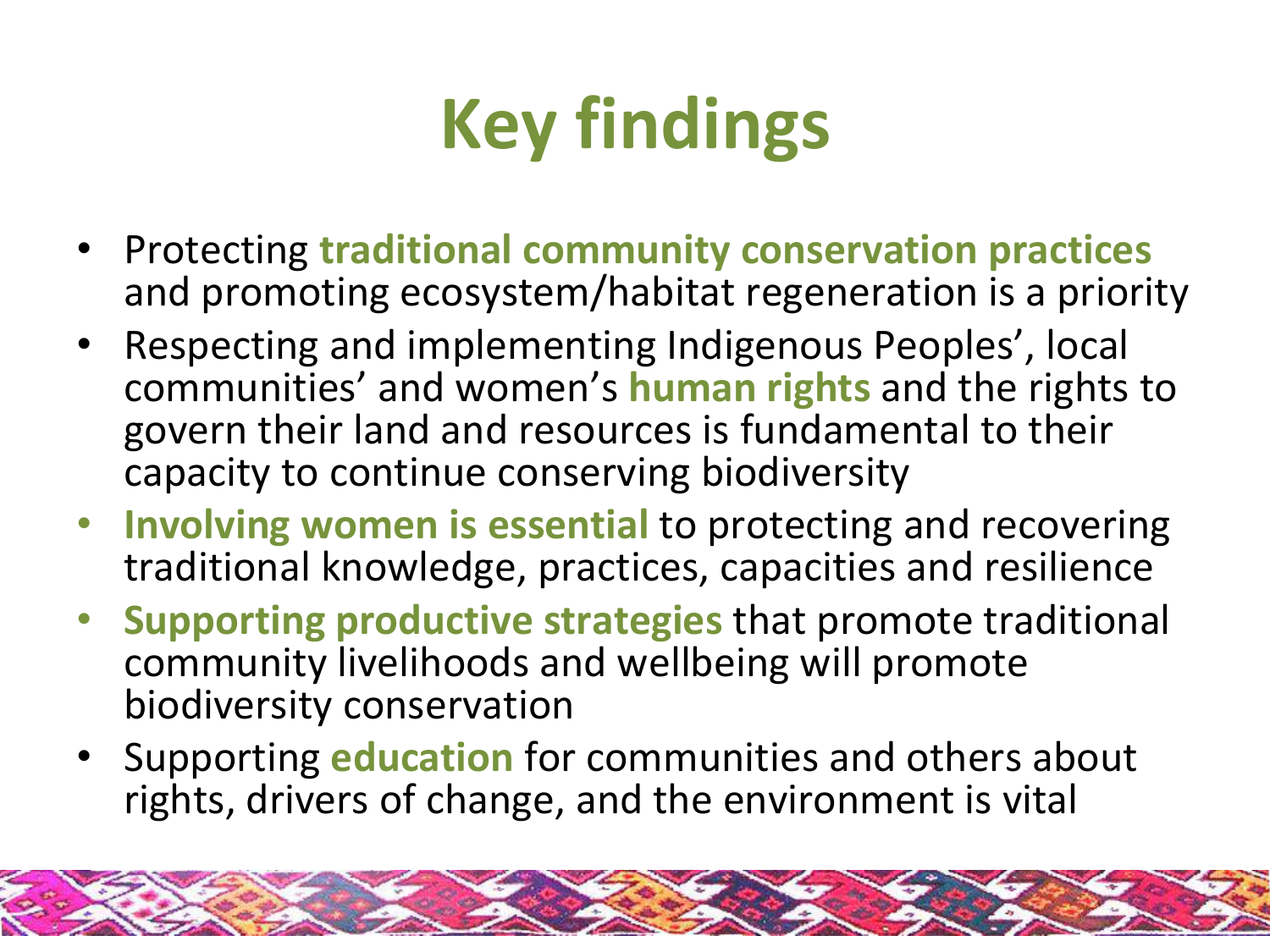### **Conclusion**

- Data disaggregation of indigenous peoples and local communities, including of women, poor and other to be included
- States are usually good at formulating gender equality and social inclusion policies, there is a need to address and strengthen the synergies between gender policies and forest policies
- Need for better integration of the contributions of women in reporting of both the SDGs and CBDs national reports.
- Need for recognition of the role of women as stewards and "agents of **change"** of biodiversity conservation.



*Domains of Change* Source : HURDEC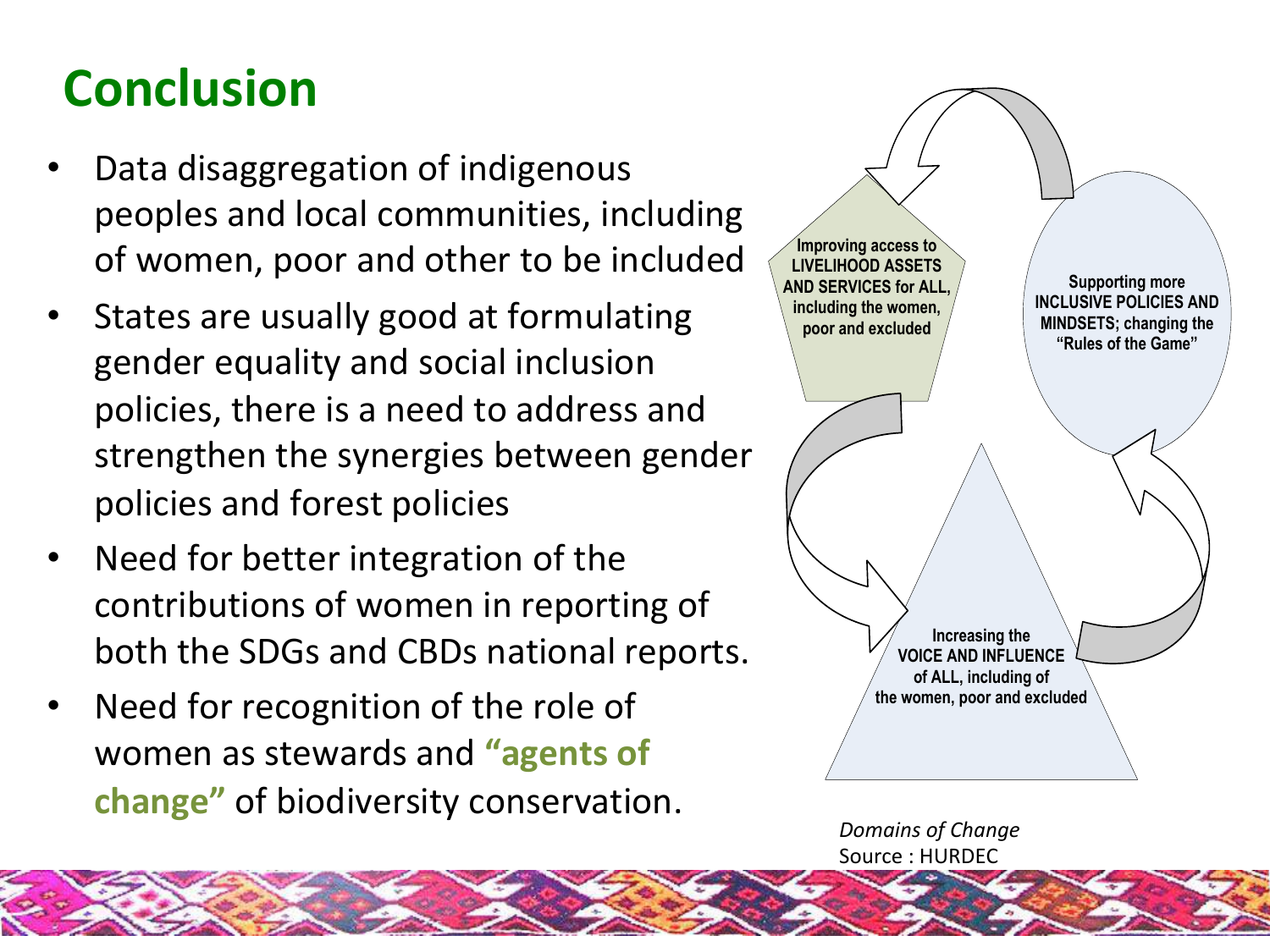# **Gender Transformative Change**



Source: ICIMOD's strategic approach towards gender equity **FULL POILS** and institutions. and analysis 2013-2017

Goes beyond identifying and exploring the symptoms of gender equality, and addresses social constructed norms, attitudes, and relations of power that underlie them. It is committed to rigorous gender analysis, organisational change, capacity and institutional strengthening, and ensuring gender positive impact through meaningful participation of women and men in leadership, policy and decision-making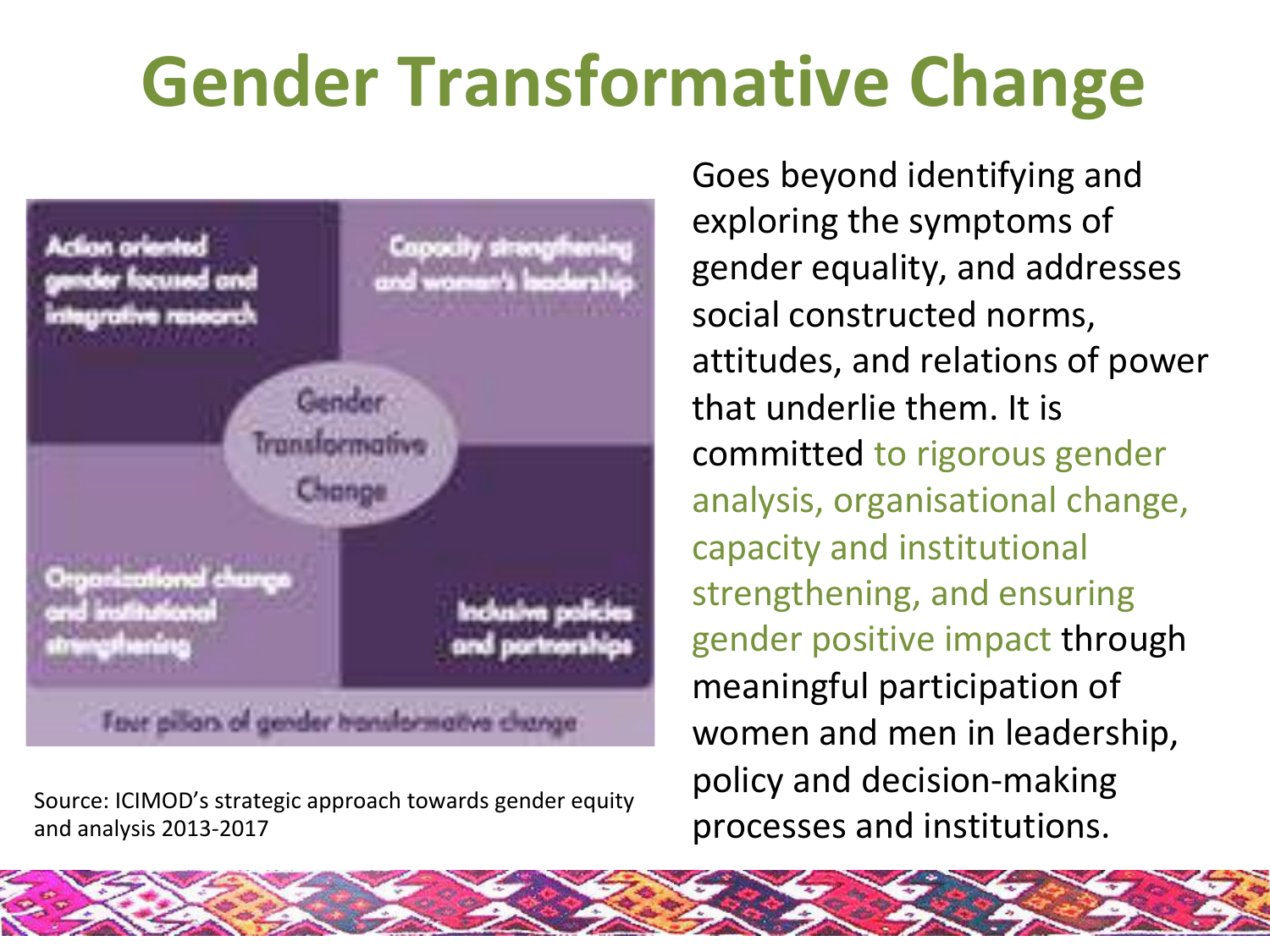## Recommendations (1)

#### **Gender Sensitive Indicators**

Both quantitative targets and qualitative interpretation with gender sensitive indicators to be developed, tools and methods to ensure gender sensitive M&E. Recognise women not as vulnurable but instead as equal partners and as change makers.

#### **Gender sensitive Technology**

Besides recognition of Econfice reformation of access to new technology and innovation, infrastructure should focus on the, aspiration and preferences and needs of different group including peoples with disabilities, youth and others.

#### **Gender Budgeting**

Gender sensitive resource allocation, involve a gender-sensitive analysis of budget priorities, allocation and distribution pattern and equity issues. Women's representation at local government level, including inclusion of women groups in the national steering committee. 

#### **Capacity Building**

Understanding gender, identifying the social, cultural and economic relations between men and women and how these relationships are socially constructed. Encourage leadership role.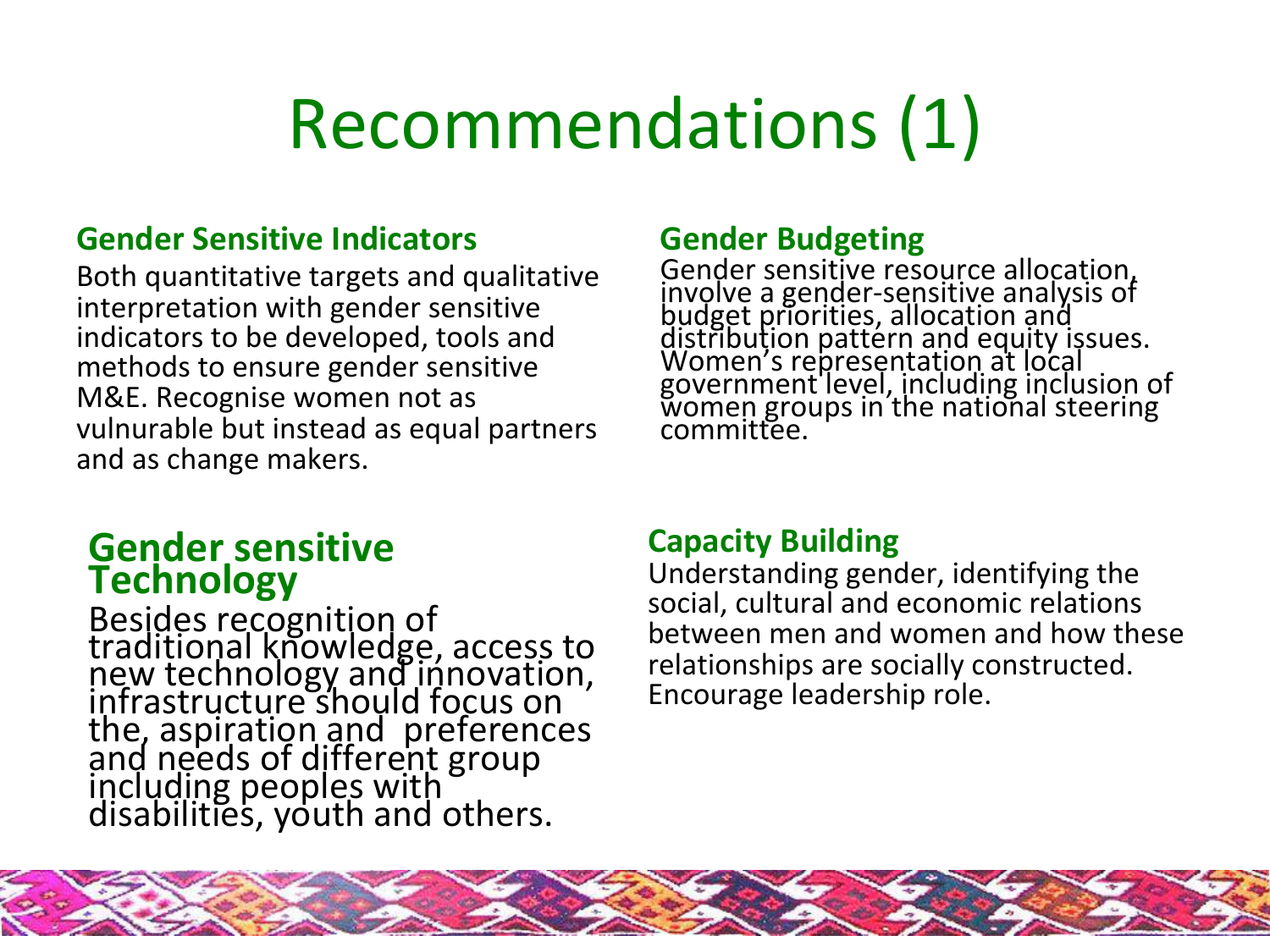# Recommendations (2)

# **Gender-Disaggregated data**

To make visible the genderdifferentiated practices and knowledge of men and women with biodiversity resources including management and conservation of biodiversity.

#### **Partnerships & Coordination**

Partnerships and networks should be built and strengthened to promote gender mainstreaming within the biodiversity conservation and management. These should include women's organisations, including CSOs, local governments among others. 

#### **Building Complementarity**

Bridging and reinforcing the implementation of the Sustainable Development Goals, in particular to Goal 5 that is cross-cutting.

**Harmony between sector policies/** strategies, constitutional policies and the different processes, the three Rio Conventions and the SDGs at international, regional and national policy and legal framework. the government needs to review and reform all relevant policies to harmonize, including among different reporting processes.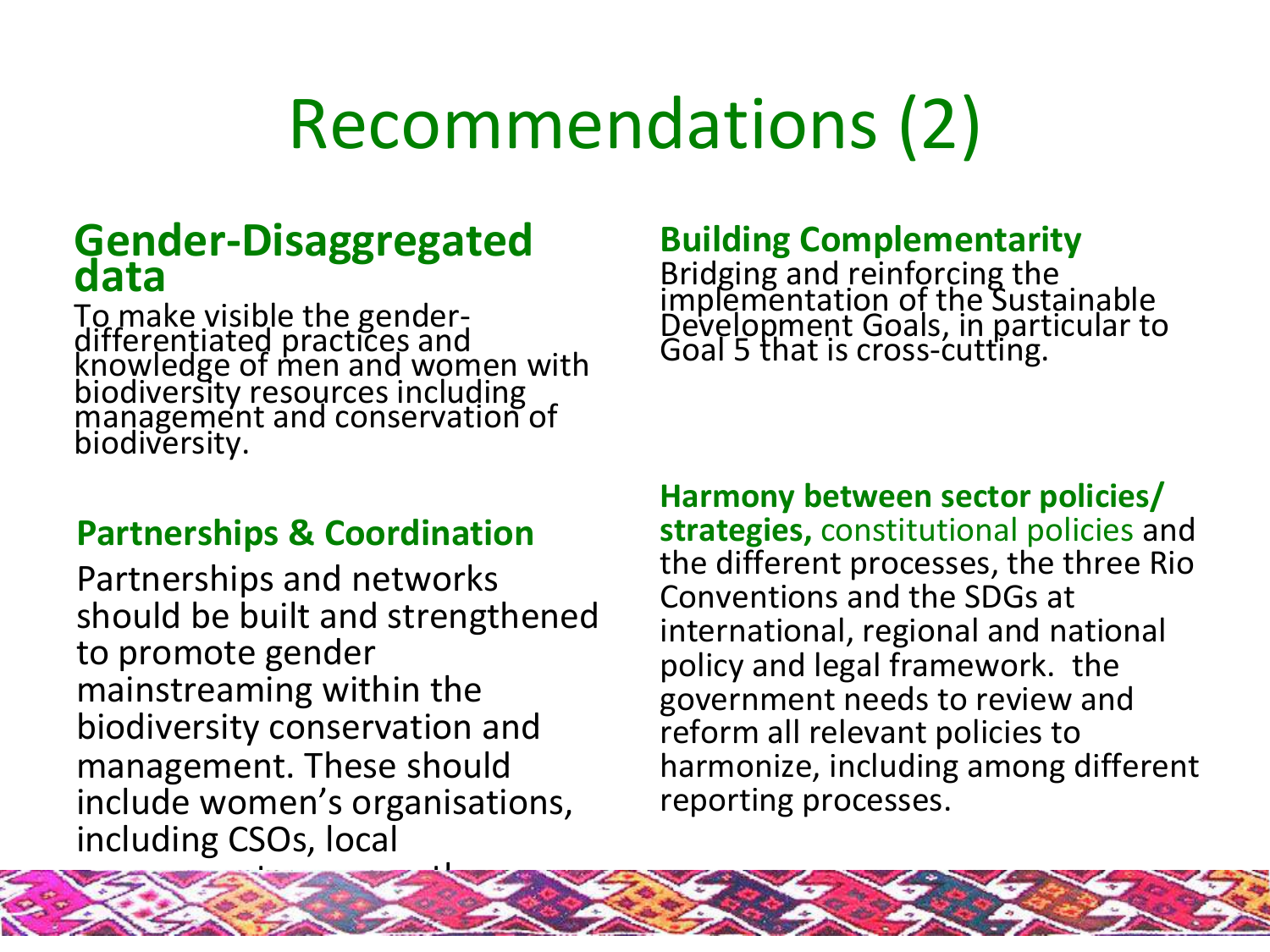

#### **POST-2020 BIODIVERSITY FRAMEWORK**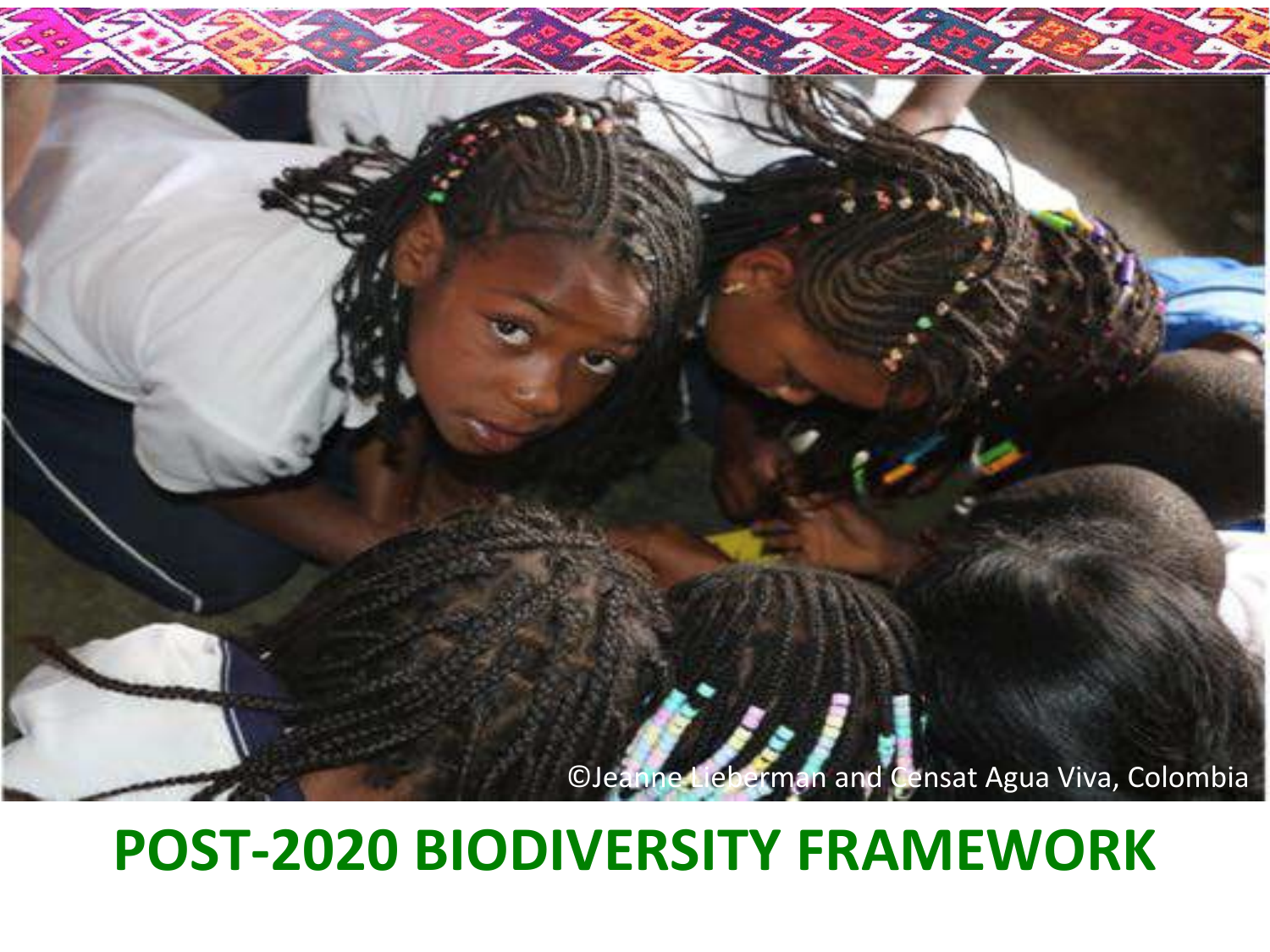# **Key areas of work**

- Contributing to development of post-2020 **framework**:
- **Contributing to Gender Plan of Action** 2015-2020:
	- $-$  *Progress towards implementation to be reviewed in SBI* (*Item 3*)
	- *Possible post-2020 Gender Plan of Action and/or gender to be better integrated into post-2020?*